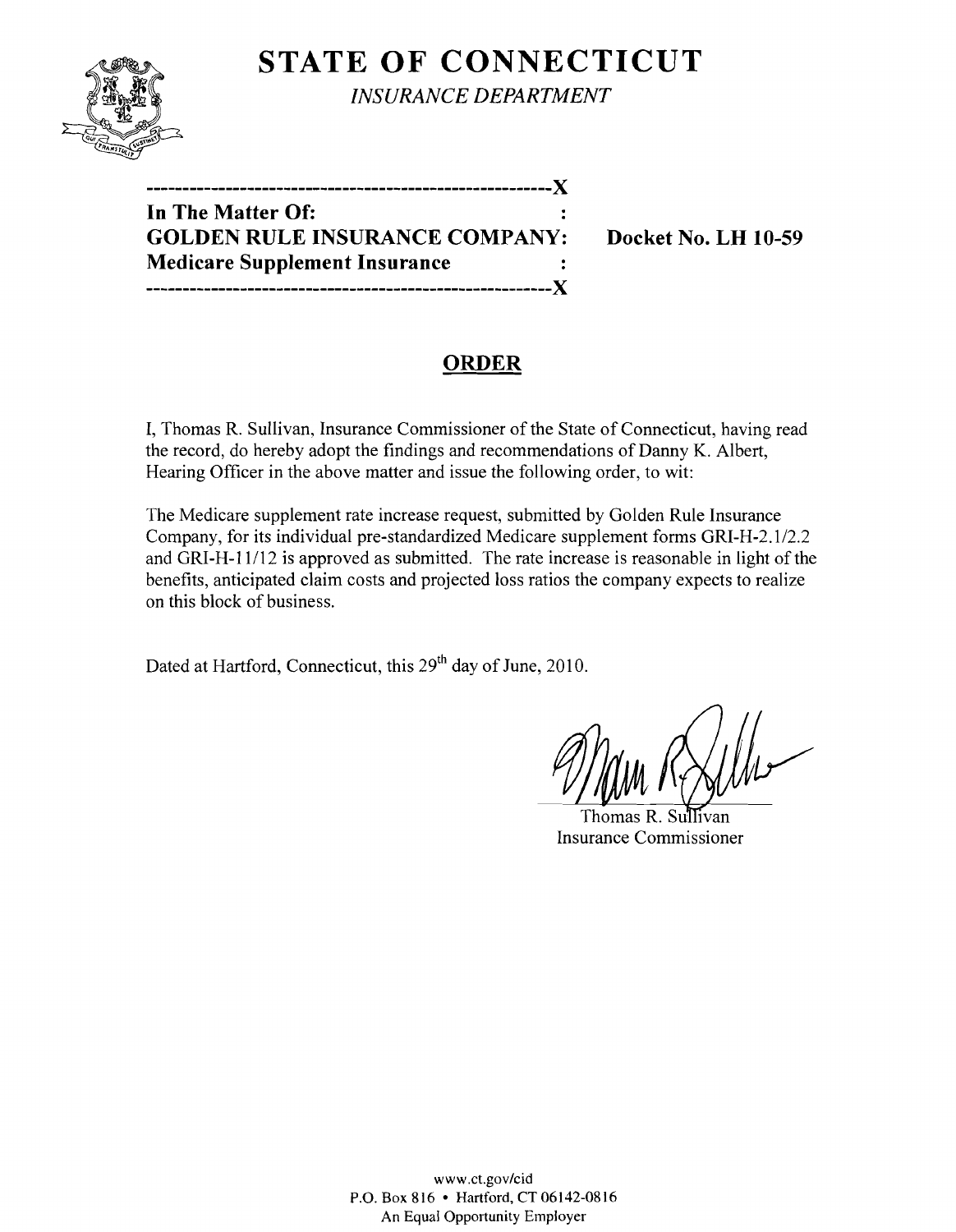## **STATE OF CONNECTICUT**



*INSURANCE DEPARTMENT* 

| In The Matter Of:                     |  |
|---------------------------------------|--|
| <b>GOLDEN RULE INSURANCE COMPANY:</b> |  |
| <b>Medicare Supplement Insurance</b>  |  |
|                                       |  |

**Docket No. LH 10-59** 

### **PROPOSED FINAL DECISION**

### 1. **INTRODUCTION**

The Insurance Commissioner of the State of Connecticut is empowered to review rates charged for individual and group Medicare supplement policies sold to any resident of this State who is eligible for Medicare. The source for this regulatory authority is contained in Chapter 700c and Section 38a-495a of the Connecticut General Statutes.

After due notice a hearing was held at the Insurance Department in Hartford on June 22, 2010 to consider whether or not the rate increase requested by Golden Rule Insurance Company on its individual pre-standardized supplement business should be approved.

No one from the general public attended the hearing.

Two representatives from Golden Rule participated in the hearing via speaker phone.

The hearing was conducted in accordance with the requirements of Section 38a-474, Connecticut General Statutes, the Uniform Administrative Procedures Act, Chapter 54 of the Connecticut General Statutes, and the Insurance Department Rules of Practice, Section 38a-8-1 et seq. of the Regulations of Connecticut State Agencies.

A Medicare supplement (or Medigap) policy is a private health insurance policy sold on an individual or group basis which provides benefits that are additional to the benefits provided by Medicare. For many years Medicare supplement policies have been highly regulated under both state and federal law to protect the interests of persons eligible for Medicare who depend on these policies to provide additional coverage for the costs of health care.

Effective December 1, 2005, Connecticut amended its program of standardized Medicare supplement policies in accordance with Section 38a-495a of the Connecticut General Statutes, and Sections 38a-495a-1 through 38a-495a-21 of the Regulations of Connecticut Agencies. This program, which conforms to federal requirements, provides that all insurers offering Medicare supplement policies for sale in the state must offer the basic "core" package of benefits known as Plan A. Insurers may also offer anyone or more of eleven other plans (Plans B through L).

> www.ct.gov/cid P.O. Box 816 • Hartford, CT 06142-0816 An Equal Opportunity Employer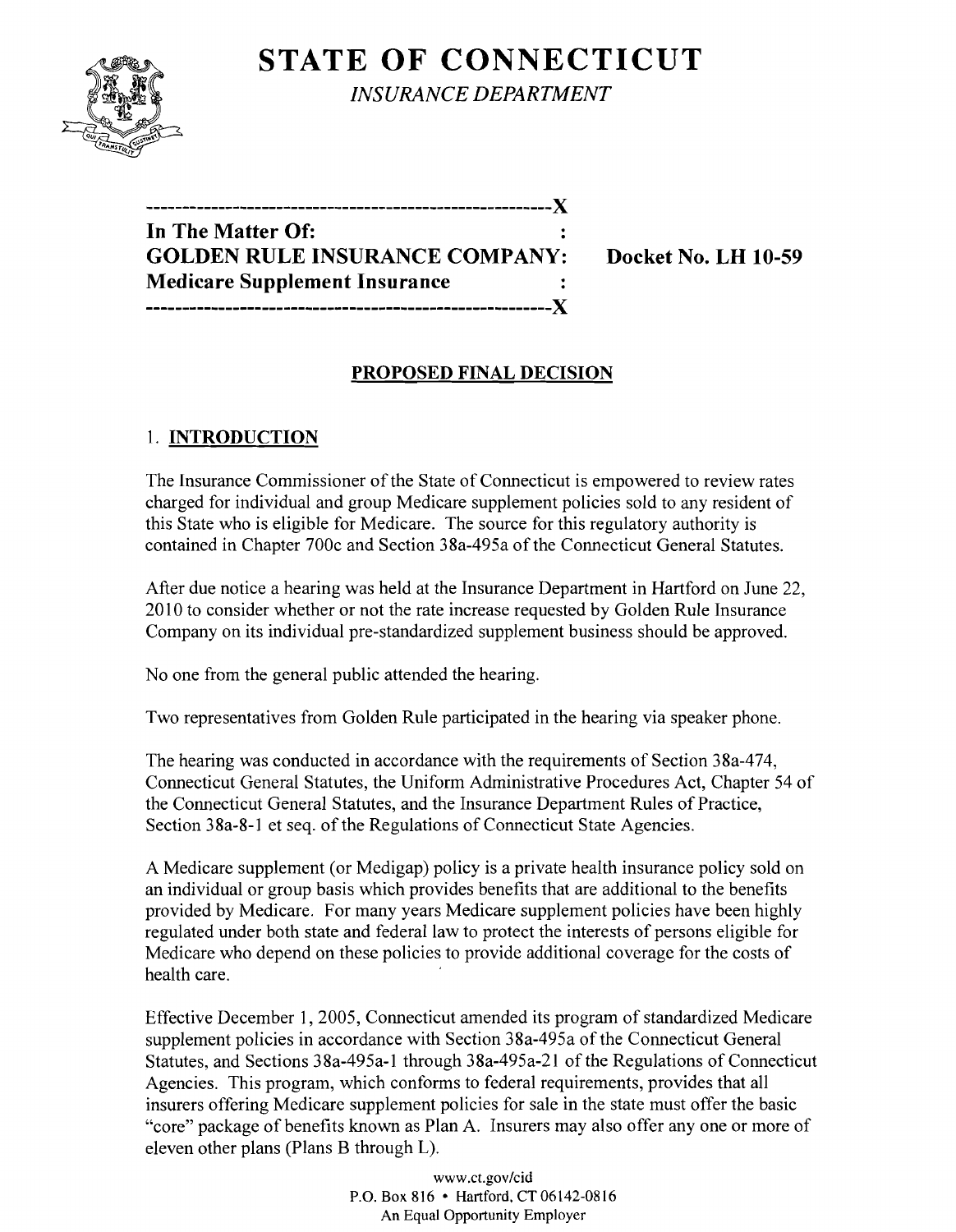Effective January 1,2006, in accordance with Section 38a-495c of the Connecticut General Statutes (as amended by Public Act 05-20) premiums for all Medicare supplement policies in the state must use community rating. Rates for Plans A through L must be computed without regard to age, gender, previous claims history or the medical condition of any person covered by a Medicare supplement policy or certificate.

The statute provides that coverage under Plan A through L may not be denied on the basis of age, gender, previous claims history or the medical condition of any covered person. Insurers may exclude benefits for losses incurred within six months from the effective date of coverage based on a pre-existing condition.

Effective October 1, 1998, carriers that offer Plan B or Plan C must make these plans as well as Plan A, available to all persons eligible for Medicare by reason of disability.

Insurers must also make the necessary arrangements to receive notice of all claims paid by Medicare for their insureds so that supplemental benefits can be computed and paid without requiring insureds to file claim forms for such benefits. This process of direct notice and automatic claims payment is commonly referred to as "piggybacking" or "crossover".

Sections 38a-495 and 38a-522 of the Connecticut General Statutes, and Section 38a-495a-lO of the Regulations of Connecticut Agencies, state that individual and group Medicare supplement policies must have anticipated loss ratios of 65% and 75%, respectively. Under Sections 38a-495-7 and 38a-495a-1O of the Regulations of Connecticut Agencies, filings for rate increases must demonstrate that actual and expected losses in relation to premiums meet these standards, and anticipated loss ratios for the entire future period for which the requested premiums are calculated to provide coverage must be expected to equal or exceed the appropriate loss ratio standard.

Section 38a-473 of the Connecticut General Statutes provides that no insurer may incorporate in its rates for Medicare supplement policies factors for expenses that exceed 150% of the average expense ratio for that insurer's entire written premium for all lines of health insurance for the previous calendar year.

#### II. **FINDINGS OF FACT**

After reviewing the exhibits entered into the record of this proceeding, and utilizing the experience, technical competence and specialized knowledge of the Insurance Department, the undersigned makes the following findings of fact:

- 1. Golden Rule Insurance Company has requested a 6.0% rate increase on its individual pre-standardized policy forms GRI-H-2.1/2.2 and GRI-H-11/12 (Basic Plans).
- 2. As of  $3/31/10$  there are 62 policies in-force in Connecticut and 837 nationwide for the Basic and Plus plan.
- 3. The last rate increase approved for these policies was effective November 1, 2009 and resulted in a 3.5% increase.
- 4. Golden Rule has certified that their expense factors are in compliance with section 38a-473, C.G.S.